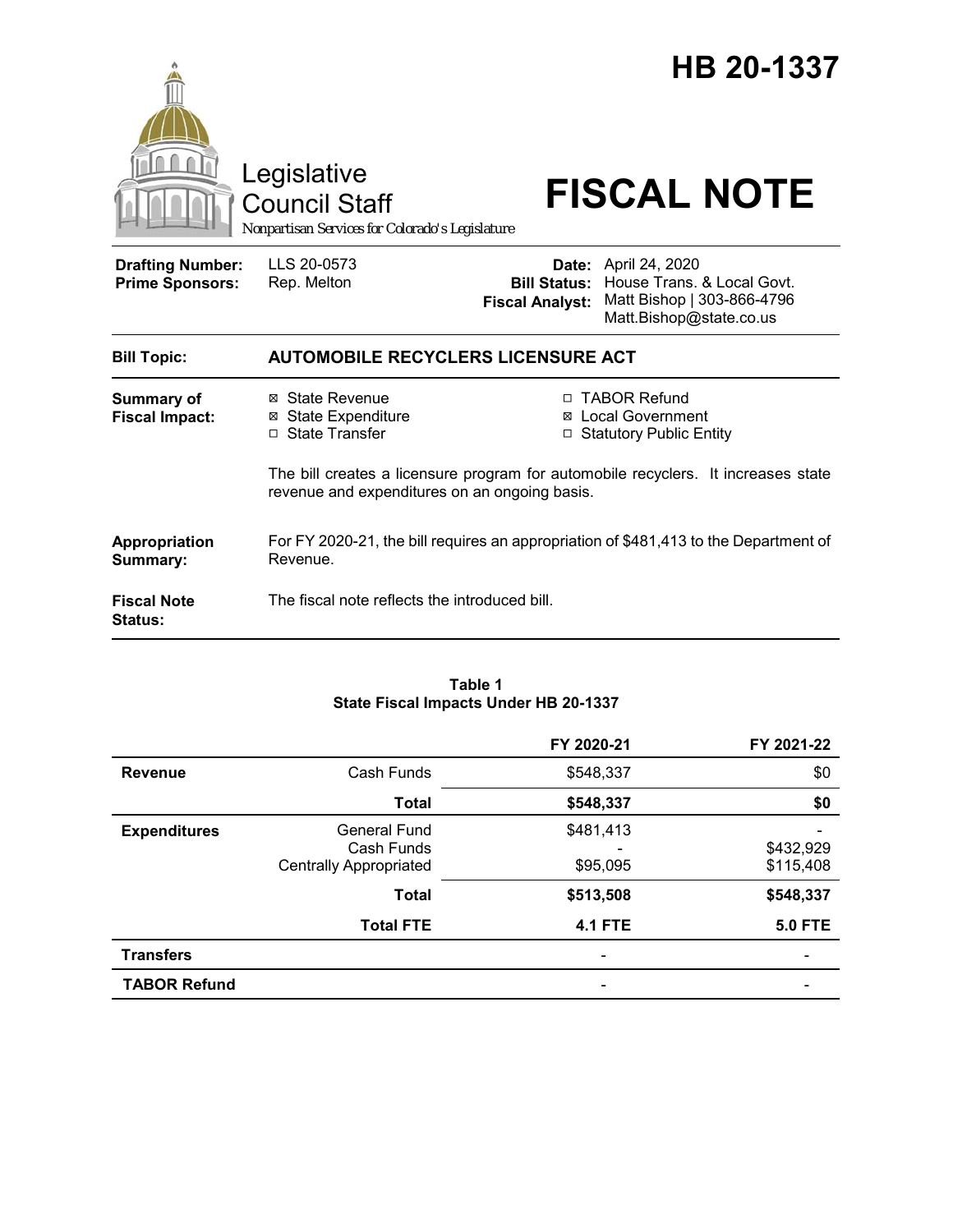## **Summary of Legislation**

The bill creates a licensing program for automobile recyclers in the Auto Industry Division in the Department of Revenue. It sets conditions and qualifications for licenses, including that recyclers must:

- provide a National Motor Vehicle Title Information System identification number;
- designate a business location where all records will be stored and most business will take place;
- comply with the applicable Department of Public Health and Environment permitting requirements;
- be of good moral character; and
- pay the required fees.

The bill creates three fees: an application fee to be filed with a license application; a license fee; and a renewal fee. Fees are credited to the new Automobile Recyclers License Fund, which is subject to annual appropriation to carry out the regulatory functions of the program.

Recyclers are required to report every vehicle received to the National Motor Vehicle Title Information System. Recyclers are further required to keep a daily record of goods received or transmitted, including detailed information about the goods and the manner in which they are received or transmitted. These records must be available during business hours for inspection by the division or by a peace officer, and they must be available for use as evidence.

The division has the authority to:

- establish rules to carry out these regulations;
- refuse to issue or renew a license if the conditions and qualifications are not met;
- suspend or revoke licenses;
- issue cease and desist orders;
- initiate investigations or disciplinary proceedings; and
- enforce established rules and regulations.

Anyone who fails to register as required or otherwise violates regulatory requirements commits a Class 1 misdemeanor.

The automobile recyclers licensure program repeals on September 1, 2030, following a sunset review by the Department of Regulatory Agencies.

# **Comparable Crime Analysis**

Legislative Council Staff is required to include certain information in the fiscal note for any bill that creates a crime, changes the classification of an existing crime, or changes an element of an existing crime. This section outlines data on a crime comparable to the offense in this bill and discusses assumptions on future rates of criminal conviction for that offense.

**Prior conviction data and assumptions.** This bill creates the new offense of failing to obtain a license or engaging in automobile recycling without an active license, a class 1 misdemeanor. To form an estimate on the prevalence of this new crime, the fiscal note analyzed the existing offense of failure of a secondhand dealer to keep records of each sale or trade of secondhand property as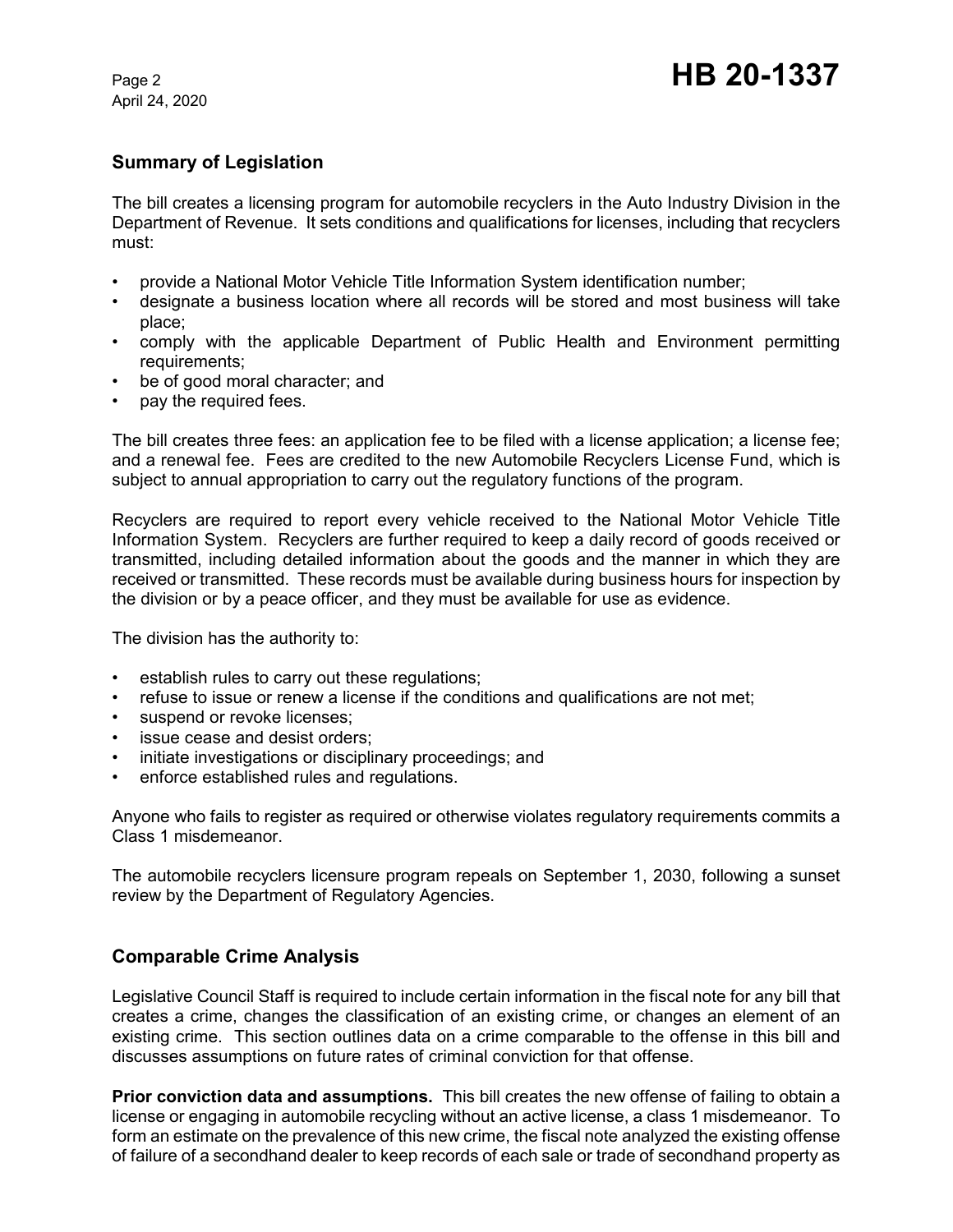a comparable crime. From 2017 to 2019, zero offenders have been sentenced and convicted of this existing crime; therefore, the fiscal note assumes that there will be minimal or no additional case filings or convictions for the new offense under the bill.

## **Assumptions**

The fiscal note assumes that 180 companies will be licensed as automobile recyclers in Colorado and that the number will remain constant.

## **State Revenue**

The bill increases revenue by \$548,337 in FY 2020-21 to the Automobile Recyclers License Fund from fees.

**Fee impact on automobile recyclers**. Colorado law requires legislative service agency review of measures which create or increase any fee collected by a state agency. These fee amounts are estimates only; actual fees will be set administratively by the Department of Revenue based on estimated program costs and the estimated number of auto recyclers subject to the fee. Table 2 below identifies the fee impact of this bill. Fee revenue is subject to TABOR.

| <b>Fiscal Year</b> | <b>Type of Fee</b>     | <b>Current</b><br>Fee    | <b>Proposed</b><br>Fee  | Number<br><b>Affected</b> | Total Fee<br>Impact |
|--------------------|------------------------|--------------------------|-------------------------|---------------------------|---------------------|
| FY 2020-21         | <b>Application Fee</b> | $\overline{\phantom{0}}$ | \$1.523                 | 180                       | \$274.169           |
|                    | License Fee            | $\overline{\phantom{0}}$ | \$1.523                 | 180                       | \$274.169           |
|                    |                        |                          | <b>FY 2020-21 Total</b> |                           | \$548,337           |

#### **Table 2 Fee Impact on Automobile Recyclers**

*\*Totals may not sum or multiply due to rounding.*

The fiscal note assumes that expenses for the first year of the regulatory program will be paid from the General Fund, and subsequent years will be funded by fee revenue. Based on the estimated number of automobile recyclers in Colorado, the Department of Revenue will have to set application and license fees to \$1,523 in FY 2020-21. New licenses are expected to be minimal in FY 2021-22. In FY 2021-22 and subsequent years, application, license, and renewal fees will increase to cover two years of expenditures. Licenses are valid for two years; therefore, revenue is generally expected to accrue to the cash fund in alternating years, and will need to cover two years of expenditures. The fiscal note estimates that fees in future years could be up to \$6,000 per renewal.

**Criminal fines.** The bill is anticipated to increase state revenue by less than \$5,000 per year, credited to the Fines Collection Cash Fund in the Judicial Department. The fine penalty for a class 1 misdemeanor offense is \$500 to \$5,000. Because the courts have the discretion of incarceration, imposing a fine, or both, the precise impact to state revenue cannot be determined. However, based on the low number of fines imposed by the courts, the fiscal note assumes that any revenue generated is likely to be less than \$5,000.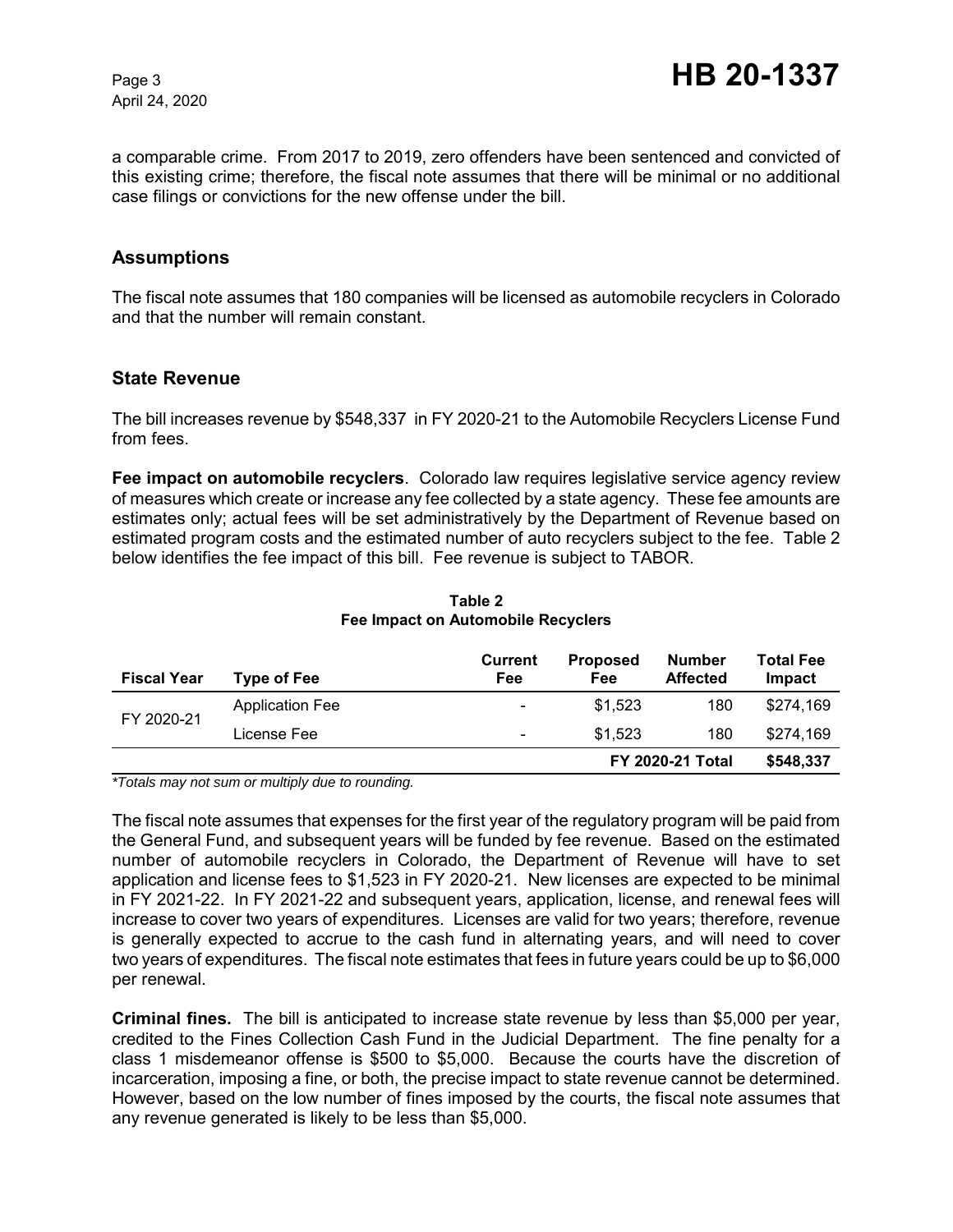## **State Expenditures**

The bill will increase expenditures by \$513,508 and 4.1 FTE in FY 2020-21, and cash fund expenditures by \$548,337 and 5.0 FTE in FY 2021-22, in the Department of Revenue from the Automobile Recyclers License Fund. In addition, the bill will increase workload in the Department of Law and the Judicial Department beginning in FY 2020-21. These impacts are shown in Table 3 and described below.

|                                  |                   | FY 2020-21     | FY 2021-22     |
|----------------------------------|-------------------|----------------|----------------|
| <b>Department of Revenue</b>     |                   |                |                |
| <b>Personal Services</b>         |                   | \$316,907      | \$380,288      |
| <b>Operating Expenses</b>        |                   | \$5,535        | \$6,750        |
| <b>Capital Outlay Costs</b>      |                   | \$31,000       |                |
| Fleet Vehicle Leases and Mileage |                   | \$35,775       | \$42,930       |
| Law Enforcement Equipment        |                   | \$21,396       | \$2,961        |
| Computer Programming             |                   | \$7,800        |                |
| Centrally Appropriated Costs*    |                   | \$95,095       | \$115,408      |
| FTE - Personal Services          |                   | 4.1 FTE        | 5.0 FTE        |
|                                  | <b>Total Cost</b> | \$513,508      | \$548,337      |
|                                  | <b>Total FTE</b>  | <b>4.1 FTE</b> | <b>5.0 FTE</b> |

#### **Table 3 Expenditures Under HB 20-1337**

 *\* Centrally appropriated costs are not included in the bill's appropriation.*

**Department of Revenue.** In order to manage the licensure program, the Auto Industry Division requires 0.5 FTE director, 1.0 FTE criminal investigator III to oversee enforcement, 2.0 FTE criminal investigator I to conduct compliance and research activities, and 1.0 FTE administrative assistant III to perform administrative functions related to the application, licensure, and compliance processes. The Hearings Division requires 0.5 FTE hearings officer II to manage two to three disciplinary hearings each month. Personal services costs are prorated in FY 2020-21 to account for the August effective date. In addition, the department will have the following costs:

- *fleet vehicles and mileage*. Each of the three investigator positions requires a vehicle. The fiscal note includes a mileage allowance of 18,000 miles per position per year.
- *law enforcement equipment.* Investigators receive equipment for enforcement and protection for inspection of recycling sites. While most equipment is a one-time purchase, some equipment require annual payments.
- *computer programming.* The department will require 8 hours of computer programming to update its GenTax system with new liability codes, and 40 hours of programming for updates to the My License Office system for tracking applications, licenses, and supporting documents for the new licensing program.